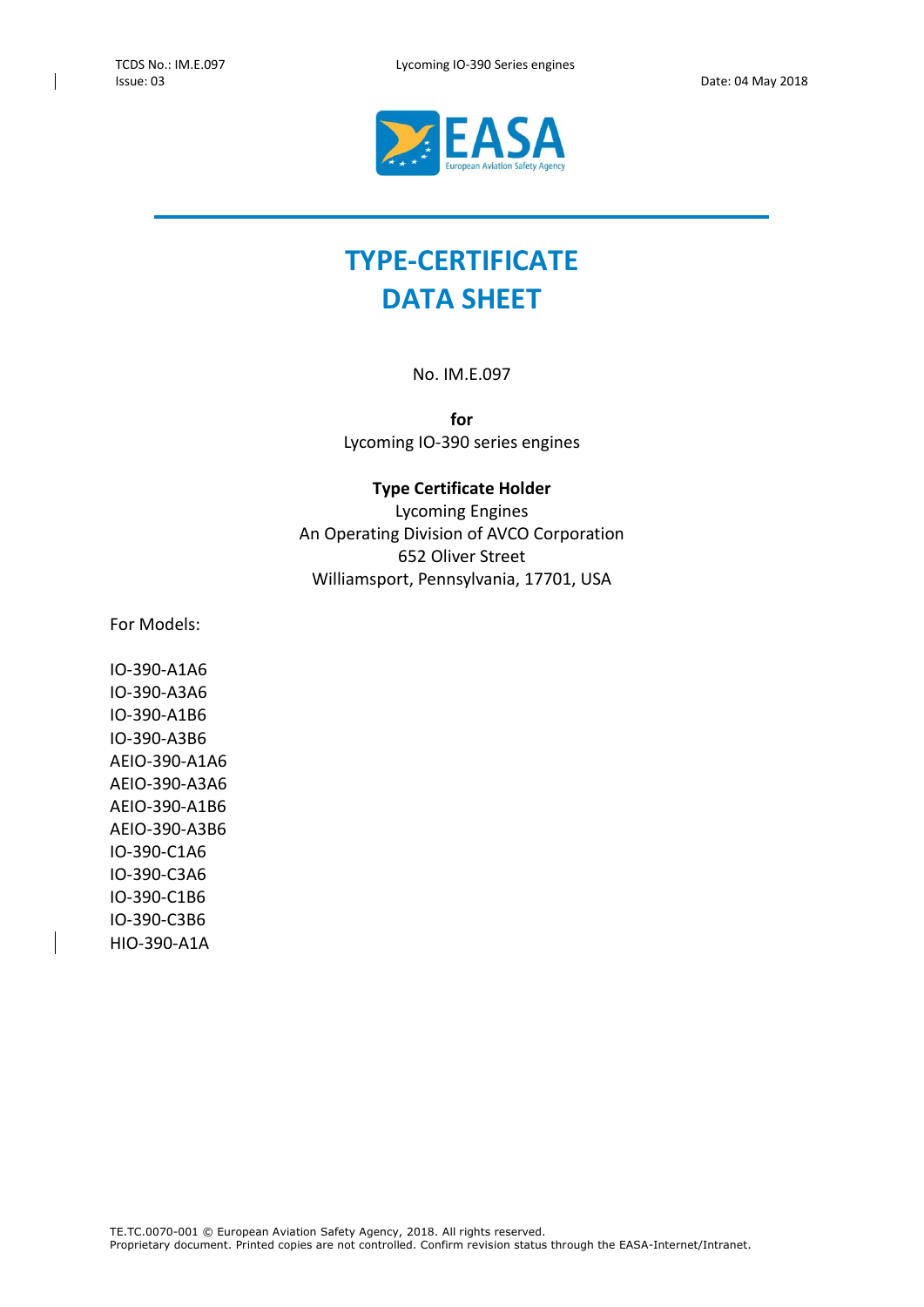Intentionally left blank



TE.CERT.00052-001 © European Aviation Safety Agency, 2018. All rights reserved. ISO9001 Certified. Page 2 of 11 Proprietary document. Copies are not controlled. Confirm revision status through the EASA-Internet/Intranet.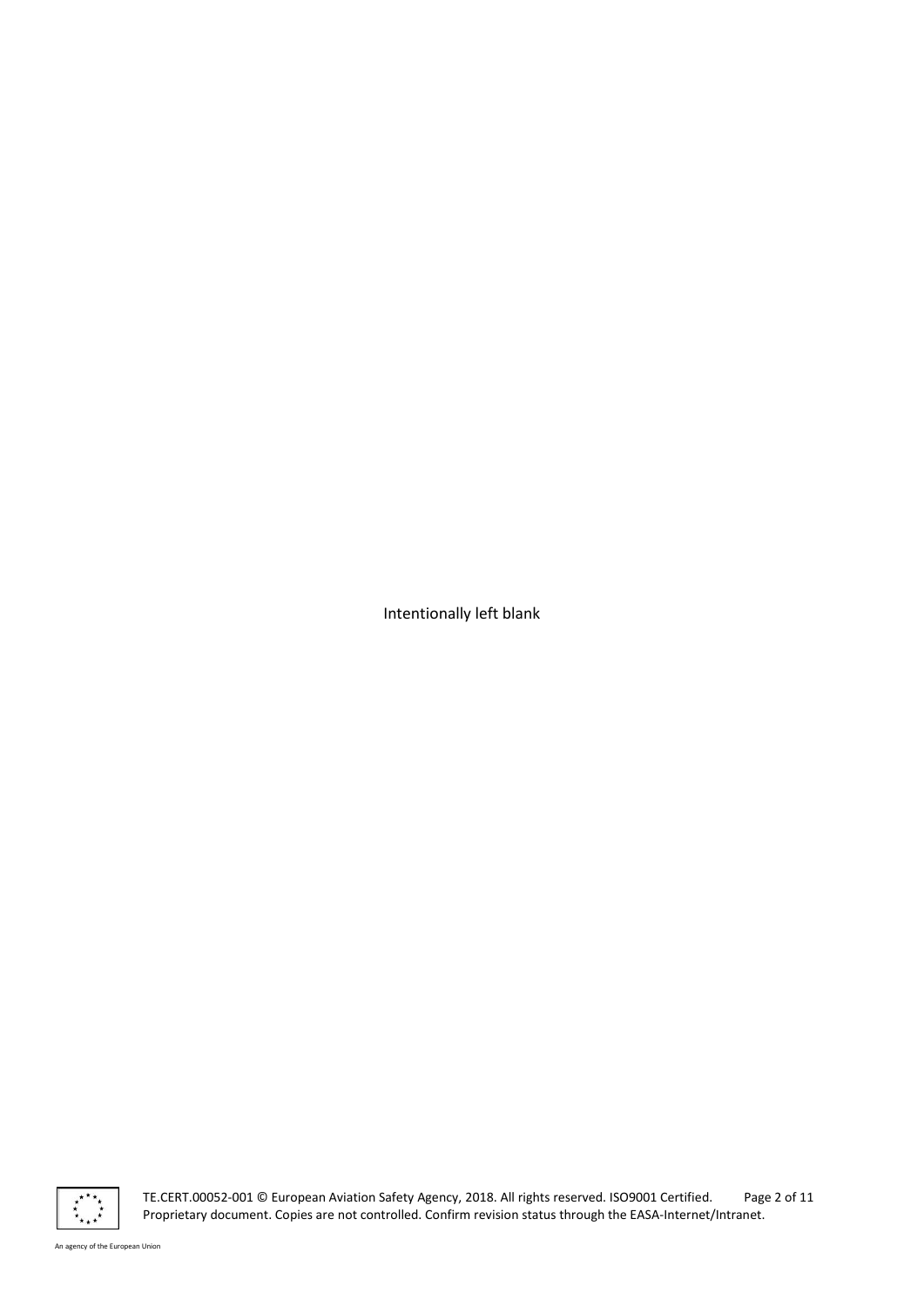# **TABLE OF CONTENTS**

| 2. Reference Date for determining the applicable airworthiness requirements  5 |  |
|--------------------------------------------------------------------------------|--|
|                                                                                |  |
|                                                                                |  |
|                                                                                |  |
|                                                                                |  |
|                                                                                |  |
|                                                                                |  |
|                                                                                |  |
|                                                                                |  |
|                                                                                |  |
|                                                                                |  |
|                                                                                |  |
|                                                                                |  |
|                                                                                |  |
|                                                                                |  |
|                                                                                |  |
|                                                                                |  |
|                                                                                |  |
|                                                                                |  |
|                                                                                |  |
|                                                                                |  |
|                                                                                |  |
|                                                                                |  |
|                                                                                |  |
|                                                                                |  |
|                                                                                |  |
|                                                                                |  |
|                                                                                |  |
|                                                                                |  |
|                                                                                |  |



TE.CERT.00052-001 © European Aviation Safety Agency, 2018. All rights reserved. ISO9001 Certified. Page 3 of 11 Proprietary document. Copies are not controlled. Confirm revision status through the EASA-Internet/Intranet.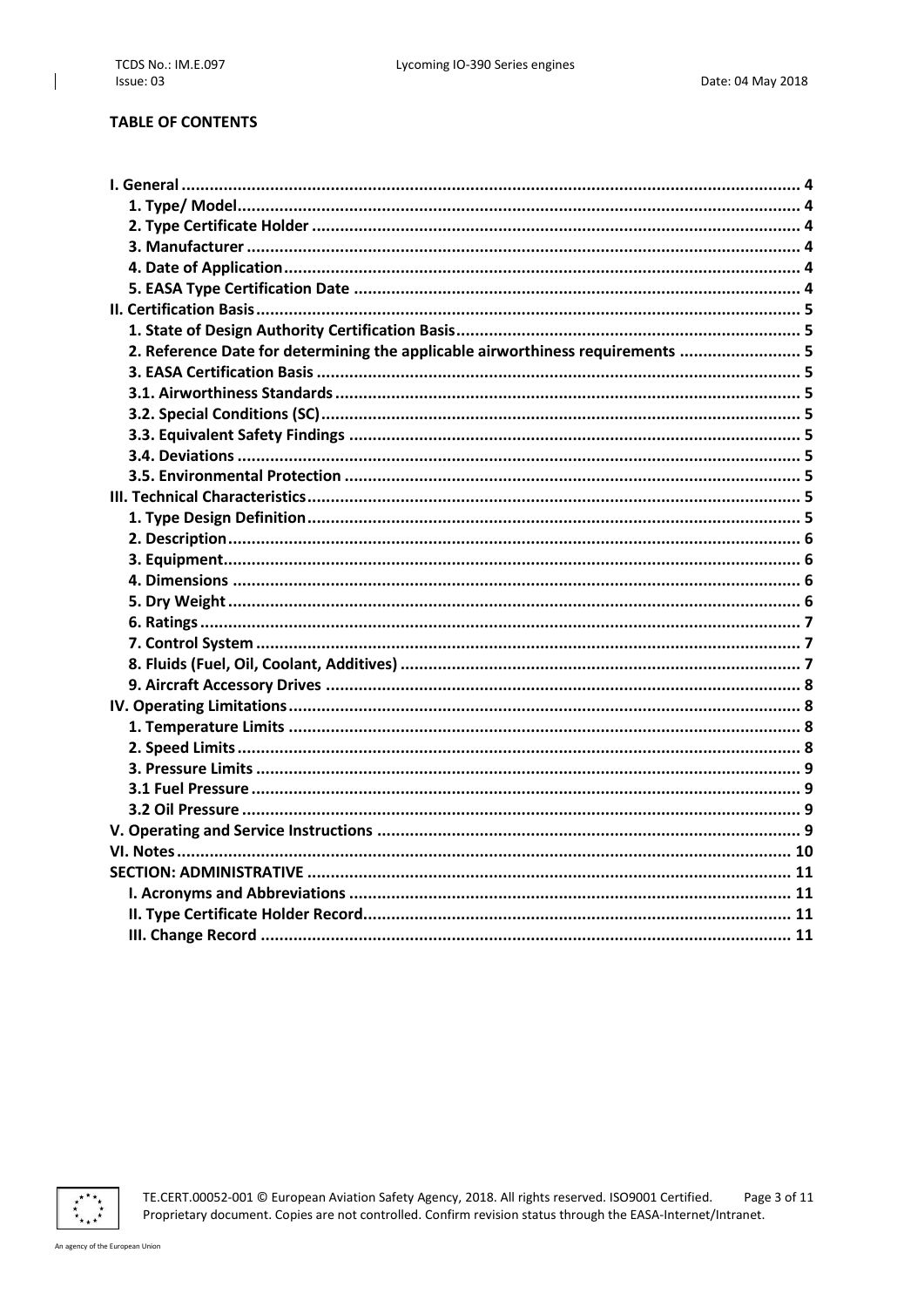# <span id="page-3-0"></span>**I. General**

#### <span id="page-3-1"></span>**1. Type/ Model**

IO-390 Series/IO-390-A1A6, -A3A6, -A1B6, -A3B6 AEIO- 390- A1A6, -A3A6, -A1B6, -A3B6 IO-390-C1A6, -C3A6, -C1B6, -C3B6 HIO-390-A1A

# <span id="page-3-2"></span>**2. Type Certificate Holder**

Lycoming Engines An Operating Division of AVCO Corporation 652 Oliver Street Williamsport, Pennsylvania, 17701, USA

# <span id="page-3-3"></span>**3. Manufacturer**

Lycoming Engines

#### <span id="page-3-4"></span>**4. Date of Application**

| IO-390-A1A6   | IO-390-A3A6   | IO-390-A1B6   | IO-390-A3B6  | AEIO-390-A1A6 |
|---------------|---------------|---------------|--------------|---------------|
|               |               |               |              |               |
| 20 Nov 2013   | 20 Nov 2013   | 20 Nov 2013   | 20 Nov 2013  | 20 Nov 2013   |
|               |               |               |              |               |
| AEIO-390-A3A6 | AEIO-390-A1B6 | AEIO-390-A3B6 | IO-390-C1A6  | IO-390-C3A6   |
| 20 Nov 2013   | 20 Nov 2013   | 20 Nov 2013   | 02 June 2017 | 02 June 2017  |
|               |               |               |              |               |
| IO-390-C1B6   | IO-390-C3B6   | HIO-390-A1A   |              |               |

# <span id="page-3-5"></span>**5. EASA Type Certification Date**

02 June 2017 02 June 2017 02 June 2017

| IO-390-A1A6  | IO-390-A3A6  | IO-390-A1B6  | IO-390-A3B6    | AEIO-390-A1A6 |
|--------------|--------------|--------------|----------------|---------------|
| 01 September | 01 September | 01 September | l 01 September | 01 September  |
| 2016         | 2016         | 2016         | 2016           | 2016          |

|              | AEIO-390-A3A6   AEIO-390-A1B6   AEIO-390-A3B6   IO-390-C1A6 |              |            | LIO-390-C3A6    |
|--------------|-------------------------------------------------------------|--------------|------------|-----------------|
| 01 September | 01 September                                                | 01 September | 20 October | 20 October 2017 |
| 2016         | 2016                                                        | 2016         | 2017       |                 |

| <b>IO-390-C1B6</b> | l IO-390-C3B6 | HIO-390-A1A |  |
|--------------------|---------------|-------------|--|
| 20 October         | 20 October    | 04 May 2018 |  |
| 2017               | 2017          |             |  |



TE.CERT.00052-001 © European Aviation Safety Agency, 2018. All rights reserved. ISO9001 Certified. Page 4 of 11 Proprietary document. Copies are not controlled. Confirm revision status through the EASA-Internet/Intranet.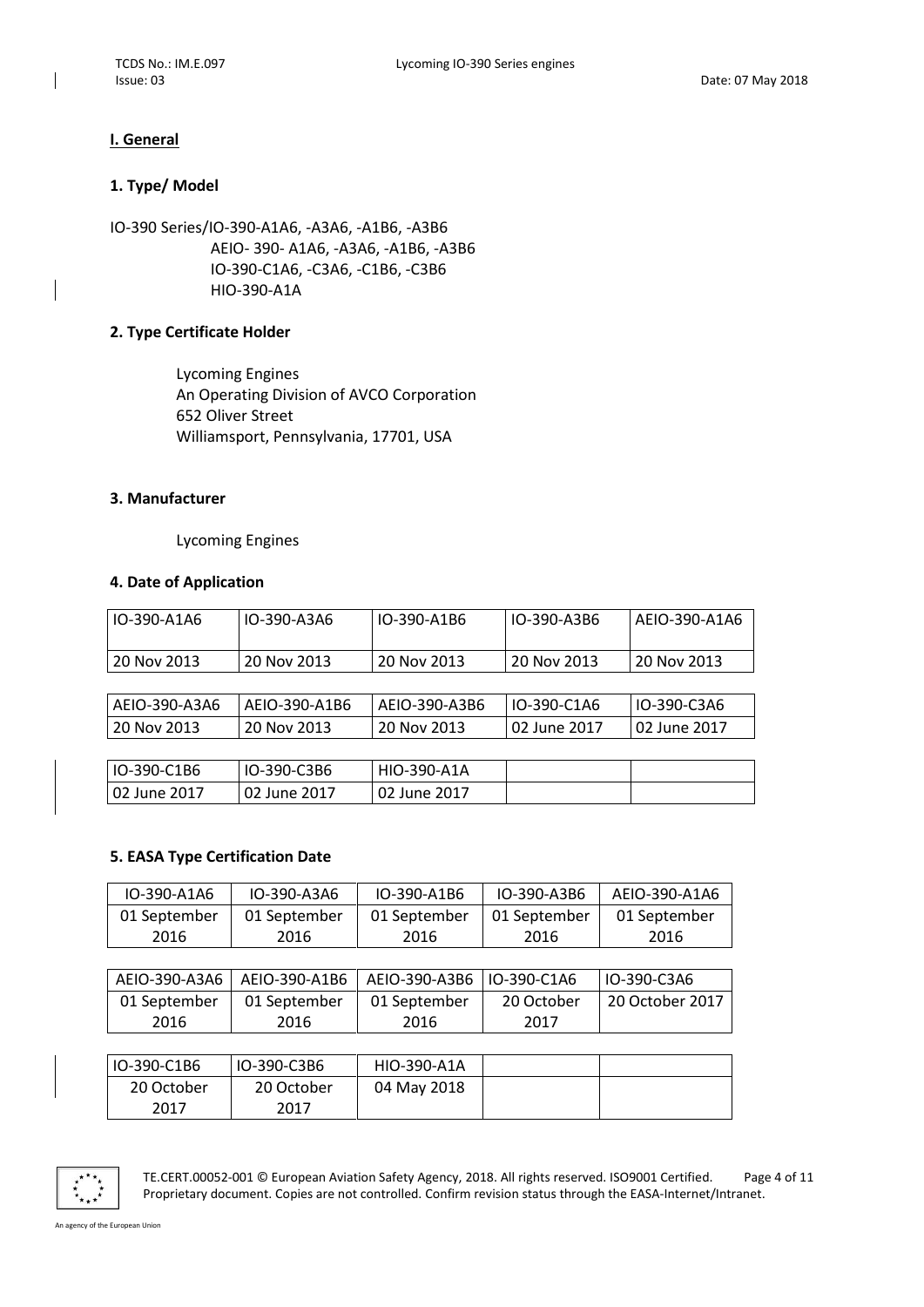#### <span id="page-4-0"></span>**II. Certification Basis**

#### <span id="page-4-1"></span>**1. State of Design Authority Certification Basis**

See FAA TCDS E00006NY

#### <span id="page-4-2"></span>**2. Reference Date for determining the applicable airworthiness requirements**

11 April 2008 (same as FAA certification reference date)

#### <span id="page-4-3"></span>**3. EASA Certification Basis**

#### <span id="page-4-4"></span>**3.1. Airworthiness Standards**

- CS-E Amendment 1 dated 03 December 2007 (for IO/AEIO-390-A1A6, -A3A6, -A1B6, -A3B6)
- CS-E Amendment 4 dated 12 March 2015 (for IO-390-C1A6, -C3A6, -C1B6, -C3B6, HIO-390-A1A)

#### <span id="page-4-5"></span>**3.2. Special Conditions (SC)**

SC Piston Engines intended for Use in Rotorcraft (for HIO-390-A1A)

#### <span id="page-4-6"></span>**3.3. Equivalent Safety Findings**

CS-E 130 (g) Fireproofness of engine attachment points

#### <span id="page-4-7"></span>**3.4. Deviations**

none

#### <span id="page-4-8"></span>**3.5. Environmental Protection**

none (not required for piston engines)

#### <span id="page-4-9"></span>**III. Technical Characteristics**

#### <span id="page-4-10"></span>**1. Type Design Definition**

IO-390-A series: Engine Parts Catalogue IO-390 No. PC-IO-390-A and Installation Drawing No. O4C63610 (IO-390-A1A6, -A3A6) resp. O4C63612 (IO-390-A1B6, -A3B6). AEIO-390 series: Engine Parts Catalogue AEIO-390 No. PC-AEIO-390-A and Installation Drawing No. O4C63621 (AEIO-390-A1A6, -A3A6) resp. O4C63622 (AEIO-390-A1B6, -A3B6). IO-390-C series: Engine Parts Catalogue IO-390 No. PC-IO-390-C and Installation Drawing No. 04J63637 (IO-390-C1A6, -C3A6) resp. 04J63634 (IO-390-C1B6, -C3B6). HIO-390-A1A: Engine Parts Catalogue HIO-390-A1A No. PC-HIO-390-A1A and Installation Drawing No. 04C63627



TE.CERT. 00052-001 © European Aviation Safety Agency, 2018. All rights reserved. ISO9001 Certified. Page 5 of 11 Proprietary document. Copies are not controlled. Confirm revision status through the EASA-Internet/Intranet.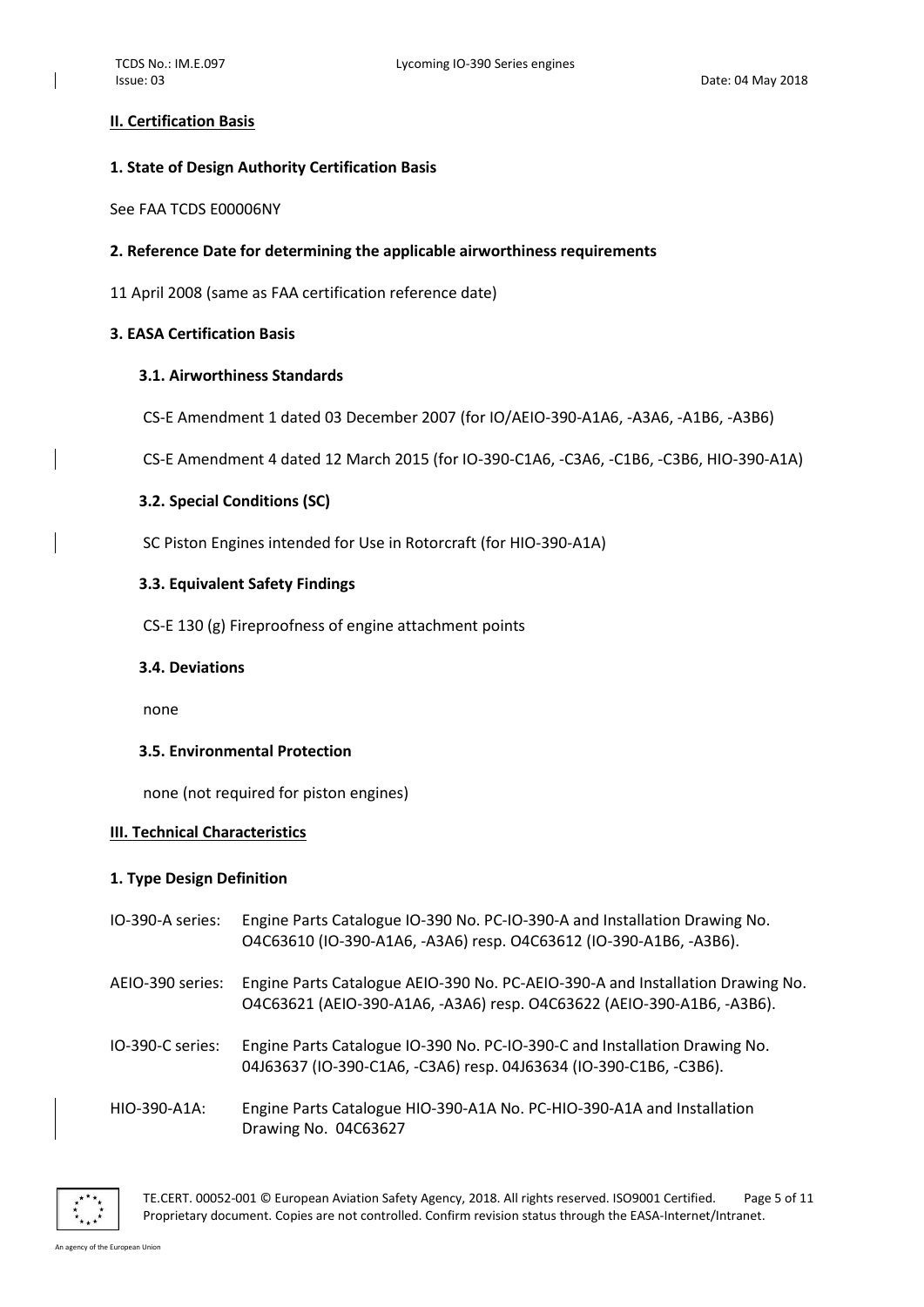# <span id="page-5-0"></span>**2. Description**

The Lycoming IO-390 engine is a fuel injected, naturally aspirated, horizontally opposed, four cylinder, four stroke, spark ignited, aircooled, wet sump engine incorporating provisions for front and rear mounted accessories. The AEIO-390 incorporates modifications on the oil system to enable aerobatic operation.

| Displacement:      | 6.375 dm <sup>3</sup> (389 cu. in.)         |
|--------------------|---------------------------------------------|
| Bore x stroke:     | 135.1 mm x 111.1 mm (5.319 in. x 4.375 in.) |
| Compression ratio: | 8.9:1                                       |
| Gear ratio:        | N/A                                         |

# <span id="page-5-1"></span>**3. Equipment**

See latest revision of Lycoming Service Instruction No. 1042 and 1154

## <span id="page-5-2"></span>**4. Dimensions**

|                | All models(AE)IO-390-   IO-390-C series |                    | HIO-390-A1A        |
|----------------|-----------------------------------------|--------------------|--------------------|
|                | A series                                |                    |                    |
| Overall Length | 780 mm (30.70 in.)                      | 827 mm (32.56 in.) | 827 mm (32.56 in.) |
| Overall Height | 492 mm (19.35 in.)                      | 536 mm (21.11 in.) | 508 mm (20.00 in.) |
| Width          | 870 mm (34.25 in.)                      | 873 mm (34.37 in.) | 876 mm (34.50 in.) |

## <span id="page-5-3"></span>**5. Dry Weight**

| IO-390-A1A6,  | AEIO-390    | IO-390-C1A6, | IO-390-C1B6. | HIO-390-A1A |
|---------------|-------------|--------------|--------------|-------------|
| -A3A6, -A1B6, |             | -C3A6.       | $-C3B6$      |             |
| -A3B6         |             |              |              |             |
| 139 kg        | 142 kg      | $135$ kg     | 136 kg       | 134 kg      |
| (307 lbs)     | $(312$ lbs) | (298 lbs)    | $(300$ lbs)  | (296 lbs)   |

(weight without starter and alternator)



TE.CERT. 00052-001 © European Aviation Safety Agency, 2018. All rights reserved. ISO9001 Certified. Page 6 of 11 Proprietary document. Copies are not controlled. Confirm revision status through the EASA-Internet/Intranet.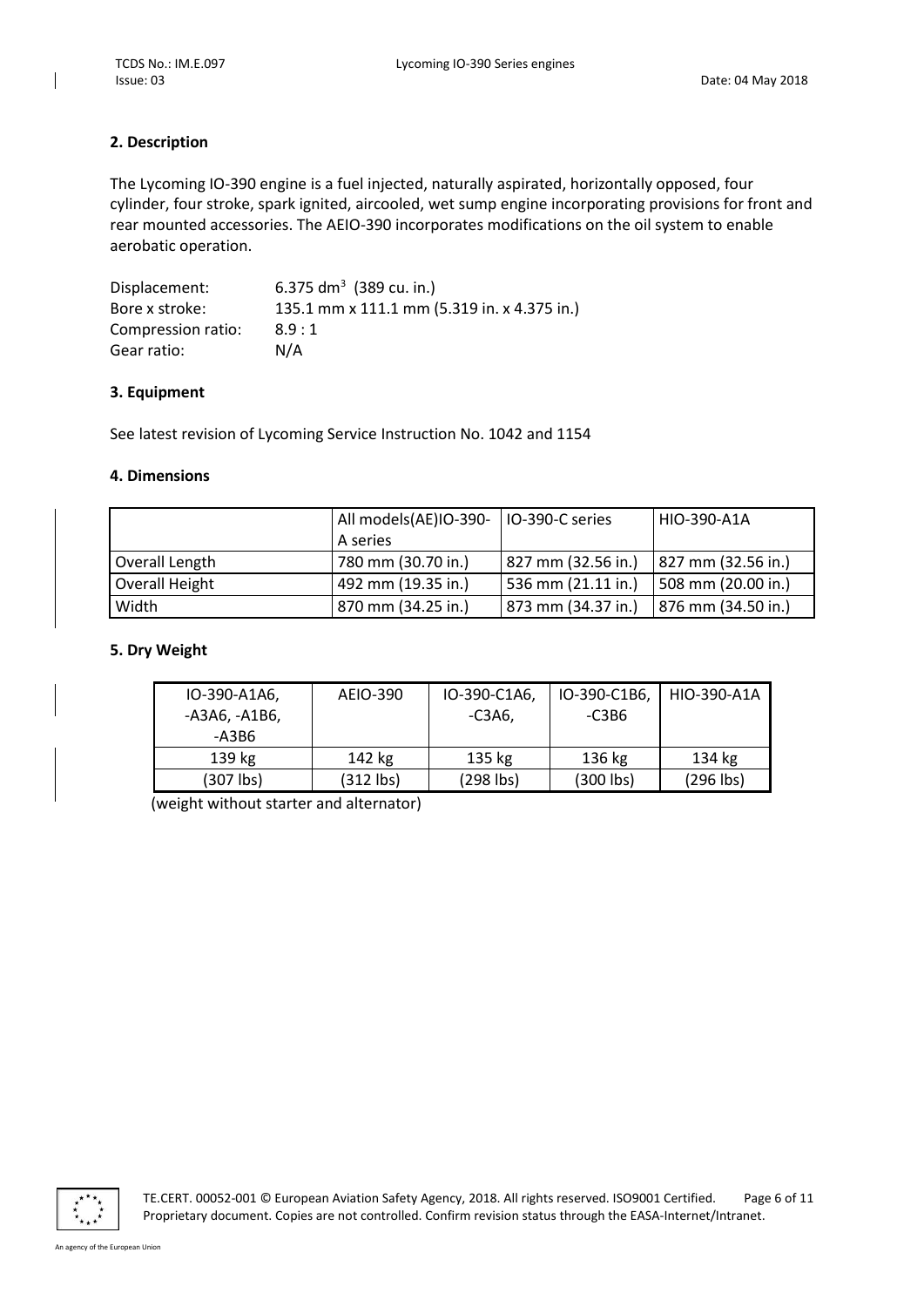# <span id="page-6-0"></span>**6. Ratings**

| Rating        |                                                                                                           | IO-390-A1A6, -A3A6,<br>-A1B6, -A3B6<br>AEIO-390-A1A6,<br>-A3A6, -A1B6, -A3B6 | IO-390-C1A6,<br>$-C3A6, -C1B6,$<br>$-C3B6$ | HIO-390-A1A                    |
|---------------|-----------------------------------------------------------------------------------------------------------|------------------------------------------------------------------------------|--------------------------------------------|--------------------------------|
| Power,<br>kW. | Take-off and<br>Maximum<br>Continuous, full<br>throttle at sea<br>level pressure<br>altitude<br>Take-off, | 157 (210)<br>at 2700 rpm                                                     | 157.1 (210.7)*<br>at 2700 rpm              | 153.5 (205.8)**                |
| (HP)          | 96.5 kPa<br>$(28.5$ in. Hg) at<br>sea level<br>pressure altitude                                          |                                                                              |                                            | at 2800 rpm                    |
|               | Maximum<br>Continuous, full<br>throttle at sea<br>level pressure<br>altitude                              | $\overline{\phantom{a}}$                                                     |                                            | 153.5 (205.8)**<br>at 2700 rpm |

Note: The performance values specified are defined under the conditions of ICAO and ARDC standard atmosphere. For the tolerance on these values, see the latest revision of the Lycoming Detail Engine Specification for each model.

\* Engine Power variation of -2% (157.1 kW/210.7 HP) to +5% (168.3 kW/225.7 HP) is applicable to IO-390-C Series engine models.

\*\* Engine Power variation of -2% (153.5 kW/205.8 HP) to +5% (164.4 kW/220.5 HP) is applicable to HIO-390-A1A engine model.

# <span id="page-6-1"></span>**7. Control System**

The Lycoming IO/AEIO/HIO-390 engine models are equipped with a mechanical fuel injection system and a two magneto ignition system.

# <span id="page-6-2"></span>**8. Fluids (Fuel, Oil, Coolant, Additives)**

- Fuel: See latest revision of Lycoming Service Instruction No. 1070
- Oil: See latest revision of Lycoming Service Instruction No. 1014

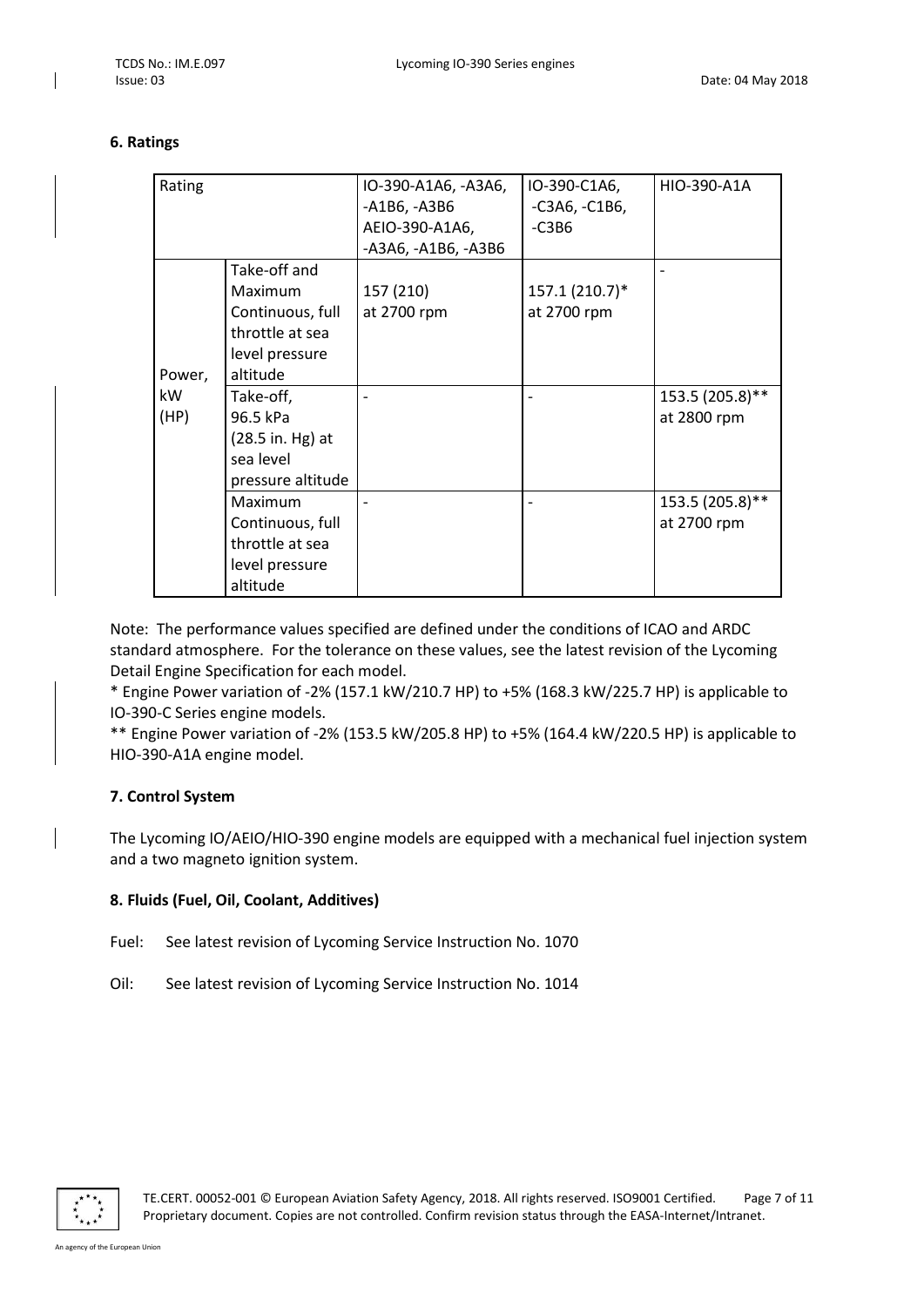$\overline{\phantom{a}}$ 

# <span id="page-7-0"></span>**9. Aircraft Accessory Drives**

| <b>Designation</b>       | <b>Rotation</b>  | Speed ratio to crankshaft                                                   | Max. Torque Nm (in. lbs) |               | Max. Overhang |
|--------------------------|------------------|-----------------------------------------------------------------------------|--------------------------|---------------|---------------|
|                          | direction facing |                                                                             |                          |               | moment        |
|                          | drive pad        |                                                                             | <b>Continuous</b>        | static        | Nm (in. lbs)  |
| Tachometer <sup>×</sup>  | <b>CW</b>        | 0.5:1                                                                       | 0.79(7)                  | 5.65(50)      | 0.56(5)       |
|                          |                  | 0.866:1 (A1A6, A3A6,                                                        |                          |               |               |
| Prop. Governor           | <b>CW</b>        | C1A6, C3A6)                                                                 | 14.12 (125)              | 135.58 (1200) | 4.52(40)      |
|                          |                  | 0.895:1 (A1B6, A3B6,                                                        |                          |               |               |
|                          |                  | C1B6, C3B6)                                                                 |                          |               |               |
| Starter <sup>•</sup>     | <b>CCW</b>       | 13.556:1                                                                    |                          | 50.84 (450)   | 16.95 (150)   |
| Alternator*              | <b>CW</b>        | 3.20:1                                                                      | 6.78(60)                 | 13.56 (120)   | 19.77 (175)   |
| Fuel Pump                | Plunger          | 0.5:1                                                                       | $\sim$ $\sim$            |               | 1.13(10)      |
| Accessory 1 <sup>x</sup> | <b>CCW</b>       | 1.3:1                                                                       | 7.91 (70)                | 50.84 (450)   | 2.82(25)      |
| Accessory 2 <sup>x</sup> | <b>CW</b>        | 1.3:1                                                                       | 11.30 (100)              | 90.39 (800)   | 4.52 (40)     |
| (A1B6, A3B6, C1B6,       |                  |                                                                             |                          |               |               |
| C3B6, HIO-390-A1A        |                  |                                                                             |                          |               |               |
| only)                    |                  |                                                                             |                          |               |               |
|                          |                  | Optional dual drives mounting on Accessory drive pad (A1A6, A3A6 only) for: |                          |               |               |
| Accessory and Accessory  | <b>CCW</b>       | 1.3:1                                                                       | 7.91 (70)                | 50.84 (450)   | 0.68(6)       |
|                          | <b>CCW</b>       | 1.3:1                                                                       | Total                    | Total         | 1.13(10)      |
| Or:                      |                  |                                                                             |                          |               |               |
| Accessory and            | <b>CCW</b>       | 1.3:1                                                                       | 7.91 (70)                | 50.84 (450)   | 0.68(6)       |
| Propeller Governor       | <b>CCW</b>       | 1.3:1                                                                       | Total                    | Total         | 1.13(10)      |

"C" - Clockwise, "CCW" - Counter-Clockwise, "Total" - refers to total torque of dual drives

• These accessories are optional, see latest revision of SI 1154 for approved alternates.

<span id="page-7-1"></span><sup>×</sup> These drives are optional and accessory pads may be cast over.

## **IV. Operating Limitations**

# <span id="page-7-2"></span>**1. Temperature Limits**

| Cylinder head (well type thermocouple): | 241 °C (465 °F)                                   |
|-----------------------------------------|---------------------------------------------------|
| Oil inlet:                              | 113 °C (235 °F) for all models except HIO-390-A1A |
|                                         | 118 °C (245 °F) for HIO-390-A1A                   |

#### <span id="page-7-3"></span>**2. Speed Limits**

Max. Overspeed (3 seconds, Momentary overspeed): 2970 rpm

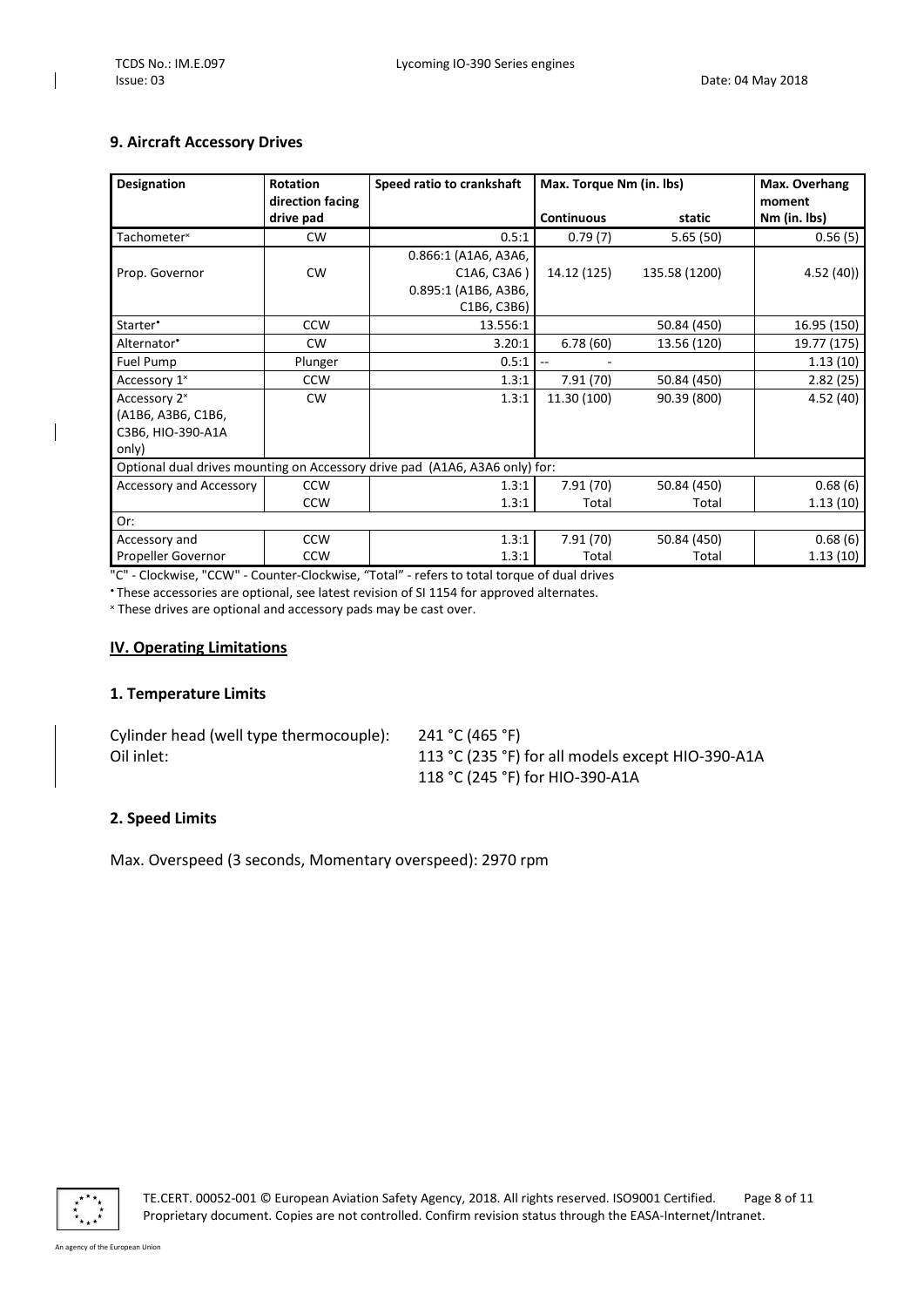# <span id="page-8-0"></span>**3. Pressure Limits**

<span id="page-8-1"></span>**3.1 Fuel Pressure**

| Inlet to fuel pump,                   | minimum:                           | -13.8 kPa (-2.0 psig) |
|---------------------------------------|------------------------------------|-----------------------|
|                                       | maximum:                           | 41.3 kPa (35.0 psig)  |
|                                       | maximum with Injector Idle Cutoff: | 379.2 kPa (55.0 psig) |
| Inlet to fuel injector, minimum idle: |                                    |                       |
|                                       | minimum:                           | 96.5 kPa (14.0 psig)  |
|                                       | maximum:                           | 310.3 kPa (45.0 psig) |

#### <span id="page-8-2"></span>**3.2 Oil Pressure**

| Minimum (idle):                              | 172 kPa (25 psig)      |
|----------------------------------------------|------------------------|
| Normal:                                      | 379655 kPa (5595 psig) |
| Maximum (starting, warm-up, taxi, take off): | 793 kPa (115 psig)     |

# <span id="page-8-3"></span>**V. Operating and Service Instructions**

Manuals

|                                   | <b>IO-390-A series</b> | AEIO-390 series | <b>IO-390-C series</b>       |
|-----------------------------------|------------------------|-----------------|------------------------------|
| Operation and Installation Manual | 60297-34               | 60297-42        | <b>IOM-IO-390-C Series</b> I |

|                                   | <b>HIO-390-A1A</b> |  |
|-----------------------------------|--------------------|--|
| Operation and Installation Manual | IOM-HIO-390-A1A    |  |

Instructions for Continued Airworthiness

|                                       | <b>IO-390-A series</b> | <b>AEIO-390 series</b> | <b>IO-390-C series</b> |
|---------------------------------------|------------------------|------------------------|------------------------|
| Maintenance Manual                    | LMO-IO-390-A           | LMO-AEIO-390-A         | MM-IO-390-C Series     |
| <b>Overhaul Manual</b>                | LMO-IO-390-A           | LMO-AEIO-390-A         | OHM-IO-390-C           |
|                                       |                        |                        | <b>Series</b>          |
| Parts Catalogue                       | PC-IO-390-A            | PC-AEIO-390-A          | PC-IO-390-C            |
|                                       |                        |                        |                        |
| Service Bulletins and Service Letters | As issued              | As issued              | As issued              |

|                                       | <b>HIO-390-A1A</b> |  |
|---------------------------------------|--------------------|--|
| Maintenance Manual                    | MM-HIO-390-A1A     |  |
| <b>Overhaul Manual</b>                | OHM-HIO-390-A1A    |  |
| Parts Catalogue                       | PC-HIO-390-A1A     |  |
|                                       |                    |  |
| Service Bulletins and Service Letters | As issued          |  |

Note: See latest revision of Lycoming Service Letter No. L114 for document revisions and supersedures.

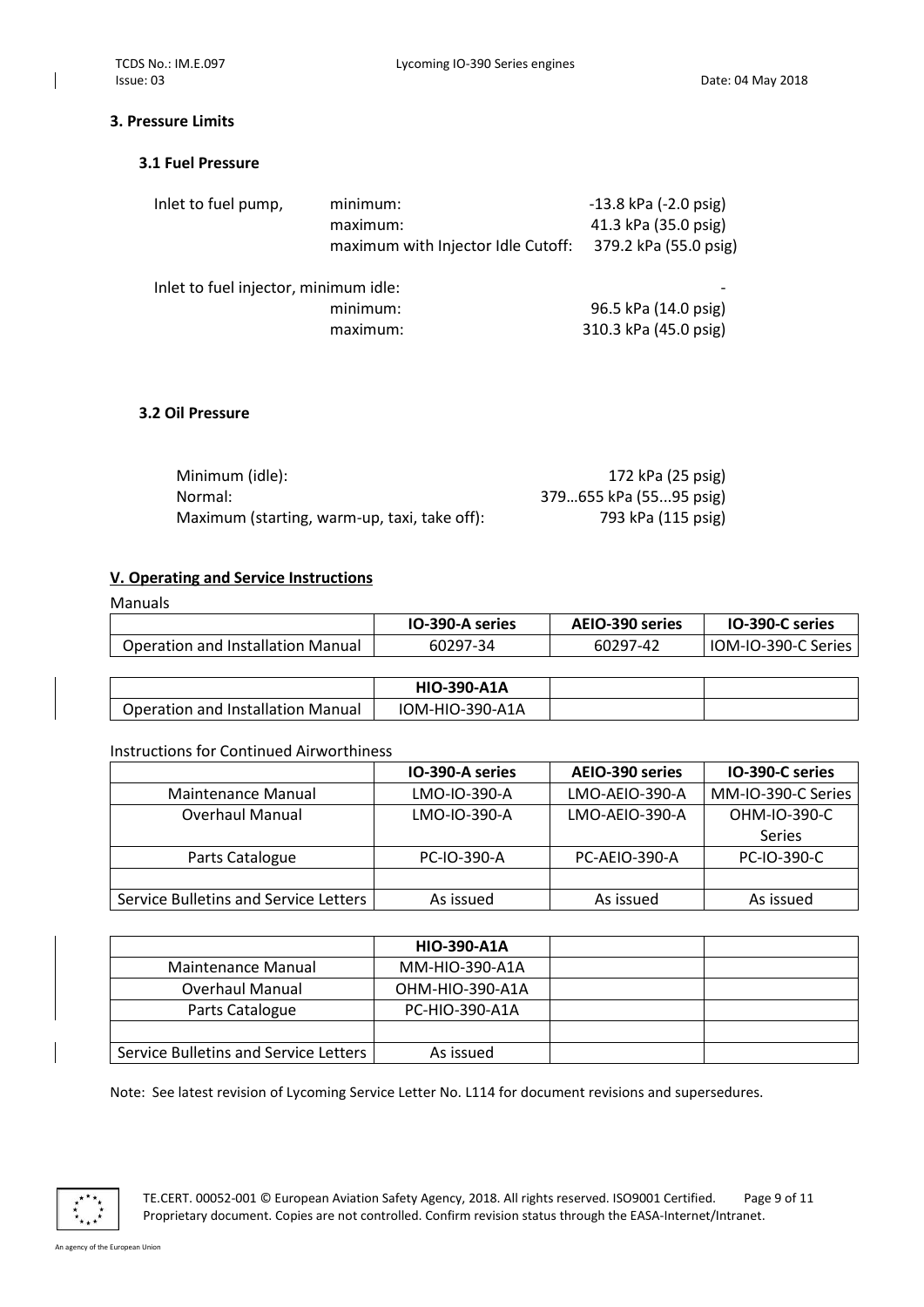# <span id="page-9-0"></span>**VI. Notes**

- **Note 1:** The EASA approved Airworthiness Limitations Section of the Instructions for Continued Airworthiness is published in the applicable "Maintenance Manual" document, chapter 4 "Airworthiness Limitations".
- **Note 2:** These engines (except HIO-390-H1A) are eligible for pusher and tractor operation. The HIO-390-A1A is eligible for use on rotorcraft.



TE.CERT. 00052-001 © European Aviation Safety Agency, 2018. All rights reserved. ISO9001 Certified. Page 10 of 11 Proprietary document. Copies are not controlled. Confirm revision status through the EASA-Internet/Intranet.